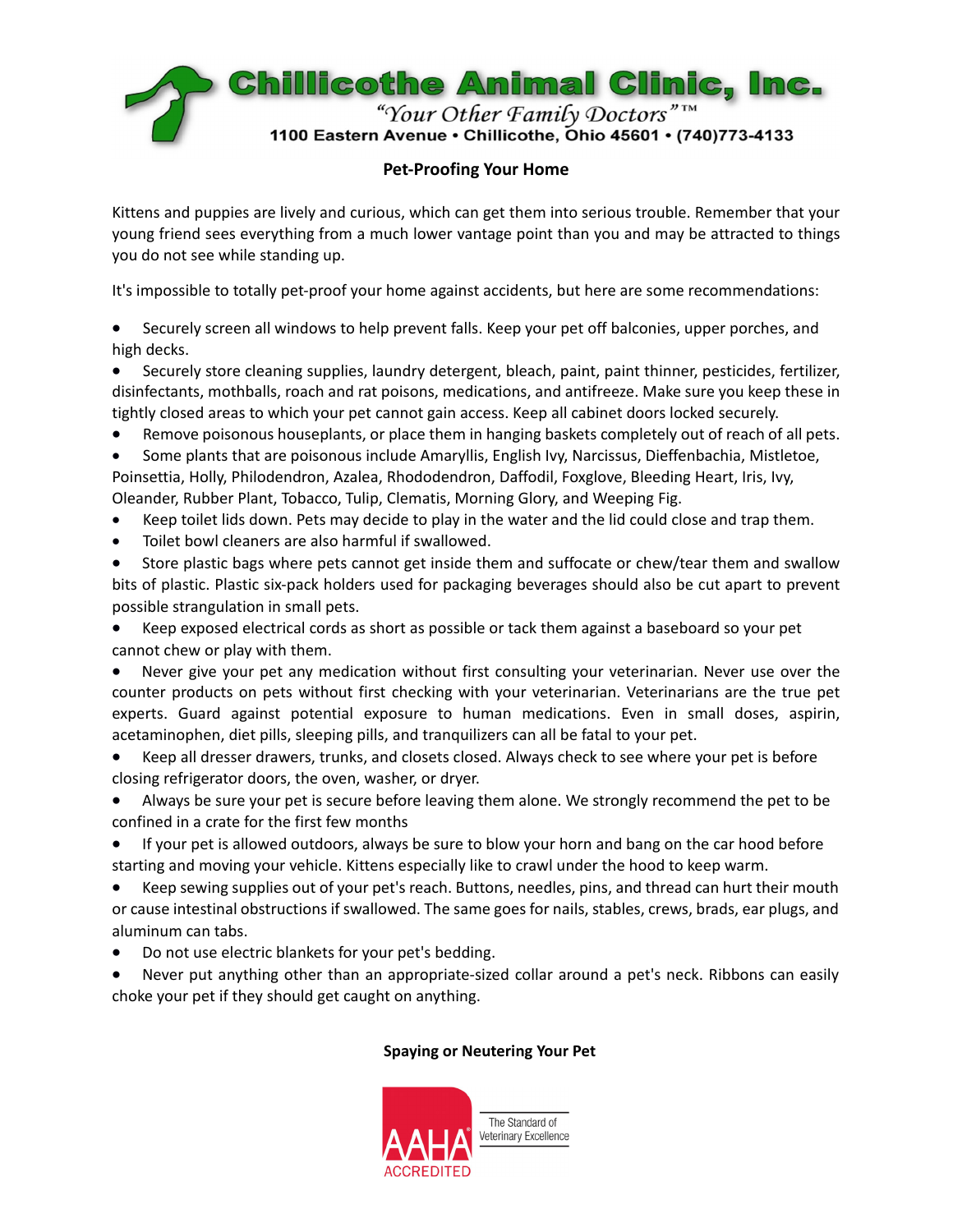

*Ovariohysterectomy* is the medical term for spaying the female patient. It is a surgical procedure which removes both the ovaries and uterus. In the dog and cat, one of the major reasons for performing the sterilization surgery is to eliminate the annoying "signs of heat" which cause males to be attracted. If the uterus alone was removed, the pet would still come into heat but could not get pregnant. Removal of both the ovaries and uterus completely eliminate the annoying signs of the female patient's heat cycle.

**Castration** is the medical term for surgically sterilizing the male patient. The testicles are removed because they are the major source of male hormones which cause sexual interest, aggression, and urine marking of territory. Therefore, neutering the male patient provides significant advantage to the pet owner, as well as eliminating the ability to produce unwanted offspring and decreasing the risk of future medical problems such as testicular cancer, prostate enlargement, and infection.

Prior to surgery, all patients receive a pre‐anesthetic physical examination. Any potential problems found result in a phone call to you and are thoroughly discussed at that time. Just as your own doctor would never take you to surgery without first running blood tests, we recommend a pre‐surgical blood screening which can detect many potential problems. This is an optional way you can increase the anesthesia safety for your pet.

The procedures are performed under general anesthesia. The pet sleeps painlessly through the entire surgical procedure. Anesthesia choices used in our clinic are similar to those used in humans undergoing major surgery. We choose anesthesia to make surgery as safe as possible for patients of all ages.

Surgery is performed in an operating room equipped with heart and respiratory monitors, emergency equipment, oxygen and ventilation equipment, cauterization equipment, and modern surgical instruments. All surgery is performed using sterile gloves, surgical gown, surgical mask, and surgical cap; no one is permitted in the operating room during surgery without a surgical mask and cap and no one is permitted to assist with surgery unless also wearing a gown and gloves. Surgical instrument packs are never used on more than one animal without re‐sterilization. As a member of the **American Animal Hospital Association,** we are committed to quality and safety; we maintain high standards for both anesthesia and surgical procedures.

After surgery, each patient is carefully monitored by our staff until fully awake and stable. No patient is dismissed from the hospital until we are satisfied that they are fully recovered from anesthesia.

There is little home-care required after discharge; patients usually go home the same day the surgery is performed and home care instructions will be provided when your pet is discharged.

It is important to know that your pet's safety is a priority; if you choose surgery somewhere else, make sure to ask what the surgery includes and tour their facility. **Spaying and neutering is a one‐time procedure for your pet. Make sure you get it done right!**

## Spay and Neuter Facts

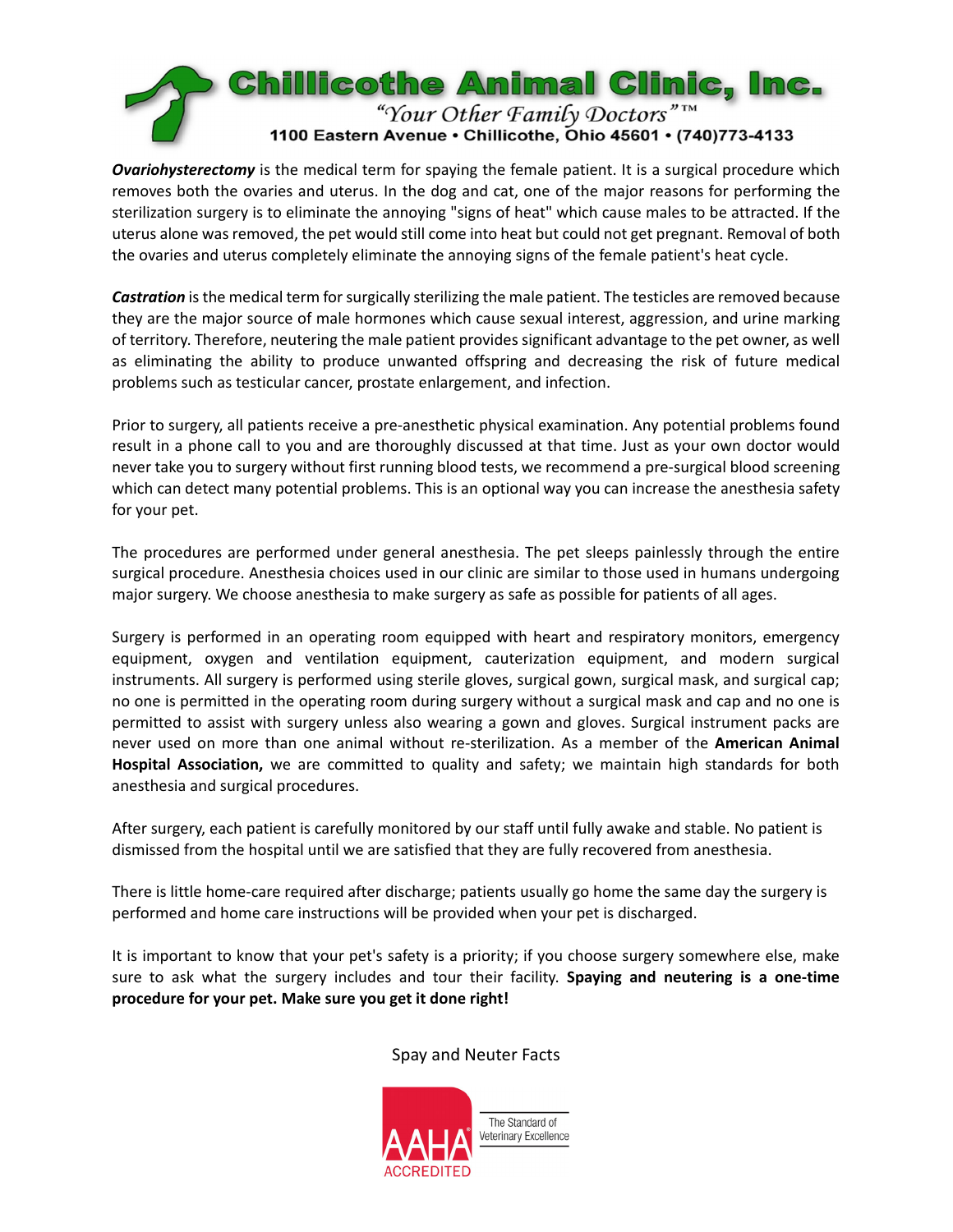

All pets should be spayed or neutered for many reasons:

- 1. Females (Ovariohysterectomy)
	- a. Prevents signs of estrus (heat)
	- b. Decreases surplus of puppies and kittens
	- c. Decreases the chance of developing mammary tumors later in life
	- d. Decreases the chance of cystic ovaries and uterine infections
- 2. Males (Castration)
	- a. Decreases the desire to roam the neighborhood
	- b. Decreases aggression‐ become more loving pets
	- c. Decreases incidence of prostate enlargement and infection
	- d. Prevents the odor of tomcat urine
	- e. Reduces pets from "marking their territory" and spraying urine
- 3. Your community will also benefit



Unwanted animals are a big concern. Stray animals can easily become a public nuisance; soiling parks and streets, ruining shrubs, frightening children or elderly people, creating noise and other disturbances, causing automobile accidents, and sometimes even killing livestock or other pets. As a potential source of rabies and other diseases, they can become a public health hazard. The capture, impoundment, and eventual destruction of unwanted animals will cost taxpayers millions of dollars each year.

- 4. Facts about spaying and neutering
	- a. Spaying and neutering do not cause your pet to be fat or lazy; that comes from overfeeding and poor exercise
	- b. Personalities are not negatively altered after the surgery
	- c. Surgical risk is very slight due to modern anesthesia and surgical techniques; there is always a small risk when anesthesia is used
	- d. It is much easier to spay an animal before they go through a heat cycle due to the smaller size of the reproductive tract

It is best to spay or neuter your pet between 6 and 8 months of age